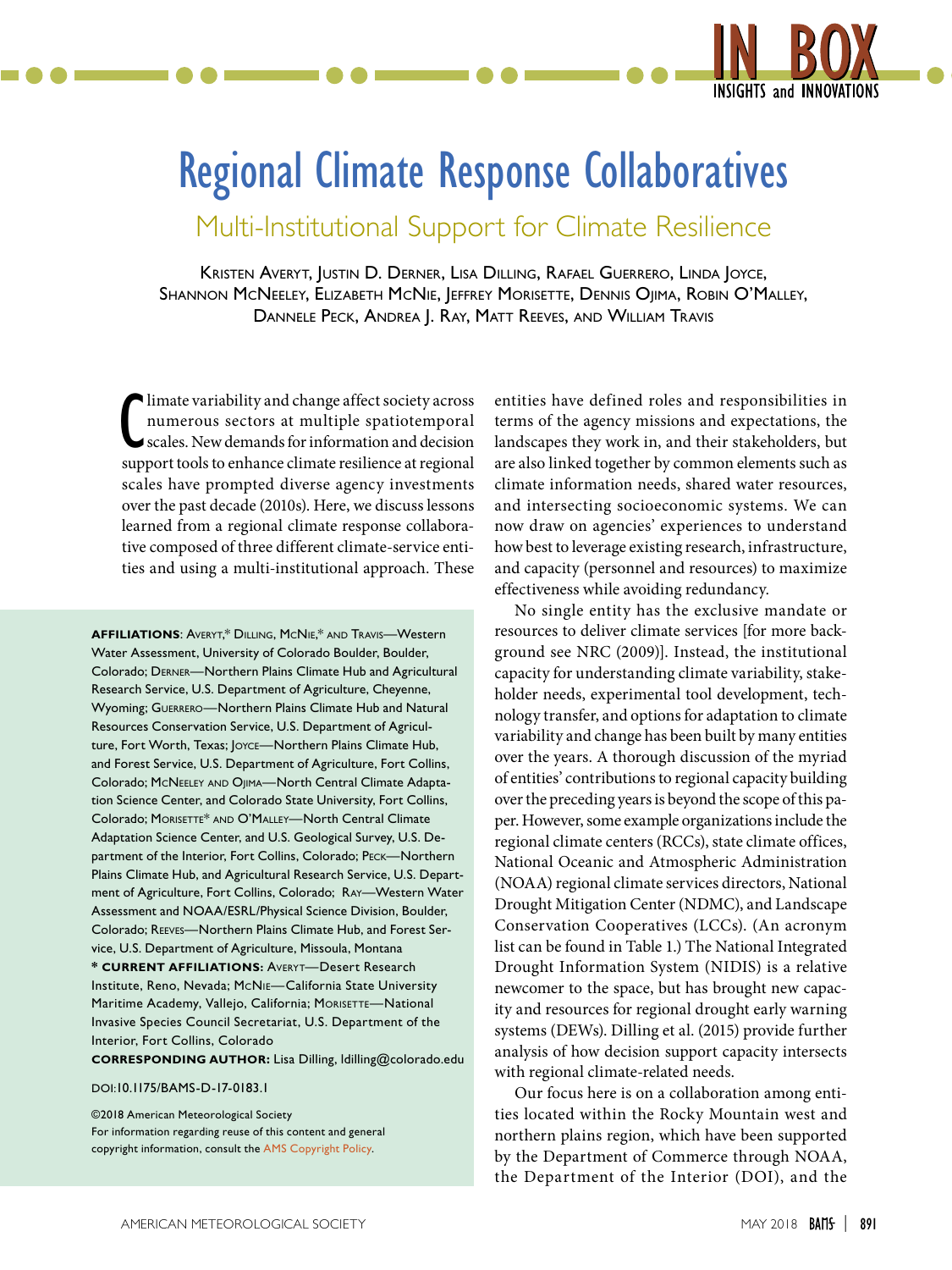U.S. Department of Agriculture (USDA). NOAA established the first university-based Regional Integrated Sciences and Assessments (RISA) program in the United States in 1995; its mission is to "help expand and build the nation's capacity to prepare for and adapt to climate variability and change." RISAs work across a variety of contexts and focus on enhancing the use of science in decision-making and building resilience to extreme events in urban and rural areas, such as drought and coastal flooding. The DOI followed suit in 2009, establishing regionally focused climate science centers (CSCs)<sup>1</sup> through Secretarial Order 3289. CSCs are tasked with providing robust climate science to support DOI agencies (National Park Service, U.S. Fish and Wildlife Service, Bureau of Land Management, Bureau of Reclamation, Bureau of Indian Affairs) that manage departmental land, water, fish, wildlife, and cultural heritage resources. CSCs also work closely with DOI LCCs and state fish and wildlife agencies. Then, in 2014, the USDA organized 10 climate hubs (CH) to develop and deliver science-based,

region-specific information and technologies to farmers, ranchers, and foresters that enable climate-smart decision-making. The Hubs' work includes directing constituents to USDA programs that may provide technical and financial assistance. Taken together, there are 26 different RISA, CSC, and CH entities across the United States, each with a unique geographic purview.

This paper highlights a regional climate response collaborative located in the Rocky Mountain west and northern plains that comprises three entities: Western Water Assessment (WWA), North Central Climate Science Center (NCCSC), and Northern Plains Climate Hub (NPCH). For 19 years, NOAA

**Table 1. Acronyms used in text.**

| <b>Acronym</b> | <b>Entity</b>                                                                   |  |  |  |
|----------------|---------------------------------------------------------------------------------|--|--|--|
| <b>ARS</b>     | Agricultural Research Service (USDA)                                            |  |  |  |
| <b>CH</b>      | Climate hub (USDA)                                                              |  |  |  |
| CSC            | Climate science center (DOI)                                                    |  |  |  |
| <b>DEWS</b>    | Drought early warning system (NIDIS)                                            |  |  |  |
| DOI            | Department of the Interior (DOI)                                                |  |  |  |
| <b>FDDI</b>    | Evaporative demand drought indicator                                            |  |  |  |
| <b>LCC</b>     | Landscape Conservation Cooperatives (DOI)                                       |  |  |  |
| <b>NCCSC</b>   | North Central Climate Science Center (DOI)                                      |  |  |  |
| <b>NDMC</b>    | <b>National Drought Mitigation Center</b>                                       |  |  |  |
| <b>NIDIS</b>   | National Integrated Drought Information System (NOAA)                           |  |  |  |
| <b>NOAA</b>    | National Oceanic and Atmospheric Administration                                 |  |  |  |
| <b>NPCH</b>    | Northern Plains Climate Hub (USDA)                                              |  |  |  |
| PRF            | Pasture, rangeland, forage                                                      |  |  |  |
| <b>RCC</b>     | Regional climate center (NOAA)                                                  |  |  |  |
| <b>RISA</b>    | Regional Integrated Sciences and Assessments (NOAA)                             |  |  |  |
| <b>RMA</b>     | Risk Management Agency (USDA)                                                   |  |  |  |
| <b>USDA</b>    | U.S. Department of Agriculture                                                  |  |  |  |
| <b>USGS</b>    | U.S. Geological Survey (DOI)                                                    |  |  |  |
| <b>WRIR</b>    | Wind River Indian Reservation (used for Drought<br>and Climate Outlook Summary) |  |  |  |
| <b>WRR</b>     | <b>Wind River Reservation</b>                                                   |  |  |  |
| <b>WWA</b>     | <b>Western Water Assessment (RISA)</b>                                          |  |  |  |

has supported WWA, a RISA program based at the University of Colorado Boulder covering a three-state region.2 WWA is primarily a research unit that focuses on how to make climate information more usable at regional scales. With strengths in hydrology, climate science, and decision science, WWA has strong ties with water resource managers.

The NCCSC opened its doors in 2011 to serve DOI land managers within a seven-state region.<sup>3</sup> As a university–agency partnership,<sup>4</sup> similar to WWA, the NCCSC leverages academic research and extensive U.S. Geological Survey (USGS) capabilities to bring the best climate science to federal land managers,

<sup>&</sup>lt;sup>1</sup> During the preparation and review of this article, congressional action resulted in a name change for one of the institutions discussed here: Climate Science Centers (CSCs) will in the future be known as Climate Adaptation Science Centers. This name change went into effect just as we went to press, so we have used the old name in the body of the article.

<sup>2</sup> Colorado, Utah, and Wyoming

<sup>3</sup> North Dakota, South Dakota, Nebraska, Kansas, Colorado, Wyoming, and Montana

<sup>4</sup> Hosted by Colorado State University in collaboration with eight additional universities in the region at the time this paper was written.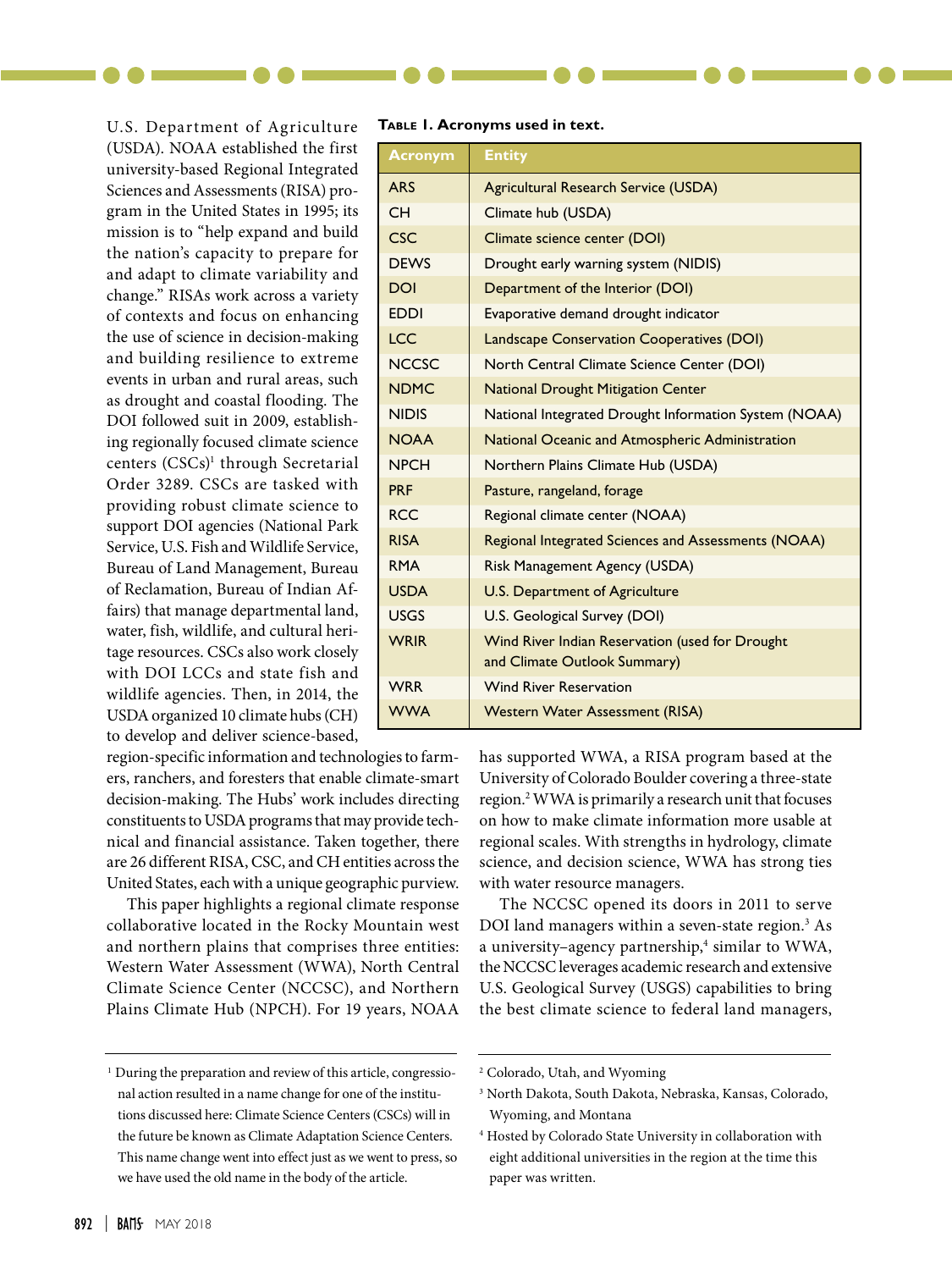state wildlife agencies, and tribal resource managers. NCCSC also provides opportunities for university and USGS researchers to engage with decision-makers.

The USDA NPCH was established in 2014 to provide weather- and climate-related information and decision support tools to farmers, ranchers, forest landowners, and tribes striving to adapt to climate variability in a six-state region.5 NPCH also serves as a messenger in collaboration with the land grant Cooperative Extension for working-land managers, relaying their weather or climate-related concerns and ideas back to USDA, WWA, NCCSC, and other partners.

These three entities' geographic regions do not overlap perfectly with each other, so the examples presented here focus on collaborative projects where geographic overlap does occur, primarily in northern Colorado and Wyoming. Successful collaborative efforts in this region include the following, each led by one of the regional entities with contributions from the others: producing the Colorado Climate Report (Lukas et al. 2014), which was incorporated into the Colorado State Water Plan ([www.colorado.gov/cowaterplan](http://www.colorado.gov/cowaterplan)); defining the ecological impacts of drought (North Central Climate Science Center 2015); capacity-building and coproduction of drought preparedness tools with tribes in the Wind River Indian Reservation (North Central Climate Science Center 2016), including early application of a new drought indicator, the evaporative demand drought indicator (EDDI) (Rangwala et al. 2015); development of the Drought, Ranching, and Insurance Response Model to inform decision-making in the region's extensive rangeland livestock industry (Western Water Assessment 2017); and an assessment of the vulnerability of grazing and confined livestock to mid- and late-twenty-first century climatic predictions (Derner et al. 2018). Next, we describe two of these examples in greater detail to illustrate how the collaborating entities' expertise and resources are typically leveraged to serve stakeholders' needs more effectively and efficiently.

The goal of the Wind River Drought Preparedness Project is to coproduce actionable science for drought preparedness through foundational partnerships with the Eastern Shoshone and Northern Arapaho tribes at Wind River Reservation (WRR), NCCSC, WWA, NPCH, among many other government agencies and university partners. The

NCCSC established initial relationships with tribal water resource managers to codevelop the project with the National Drought Mitigation Center and NIDIS, and led initial studies of drought impacts and responses in the region (McNeeley and Beeton 2017). Partnerships among the High Plains Regional Climate Center, NDMC, NIDIS, and NCCSC have enabled the coproduction of quarterly drought and climate summaries for WRR and the surrounding area (Wind River Indian Reservation Drought and Climate Summary). The partnership with WWA is supporting the testing of innovative drought tools such as the EDDI for the WRR (Hobbins et al. 2016), and providing an overall evaluation of the project. The summaries and EDDI together provide the infrastructure for monitoring and early warning systems, and support decision-making on the ground. All partners are working together to synthesize this information into an integrated social–climate–ecological vulnerability assessment that will provide the science needed to develop a reservation-wide drought management plan, while the NPCH is working specifically to integrate climate information into agricultural and ranching sections of the WRR Agricultural Resources Management Plan.

A second example, the Drought, Ranching, and Insurance Response Model collaborative effort, was motivated by widespread drought in 2012 (Hoerling et al. 2014), which had major impacts on the region's rangelands and triggered large reductions in cattle herd numbers due to reduced forage availability and high feed prices. In response, USDA's Agricultural Research Service (ARS) developed an online drought calculator to help ranchers assess forage availability (Dunn et al. 2013). USDA's Risk Management Agency (RMA) also rolled out a pilot pasture, rangeland, forage (PRF) insurance policy for livestock producers, indexed to NOAA's gridded precipitation product (USDA Risk Management Agency 2015). WWA brought these two USDA offerings together in an integrated computer simulation model to inform livestock producers' adaptation decisions in the face of drought (Derner and Augustine 2016). WWA's model features a drought forage calculator based on local conditions, the cost and expected profit of different drought adaptations (e.g., purchasing supplemental feed versus early marketing), and a PRF insurance calculator based on a producer's specific rainfall grid. WWA worked closely with NPCH to improve the model's representation of livestock production decisions and define the range

<sup>5</sup> North Dakota, South Dakota, Nebraska, Colorado, Wyoming, and Montana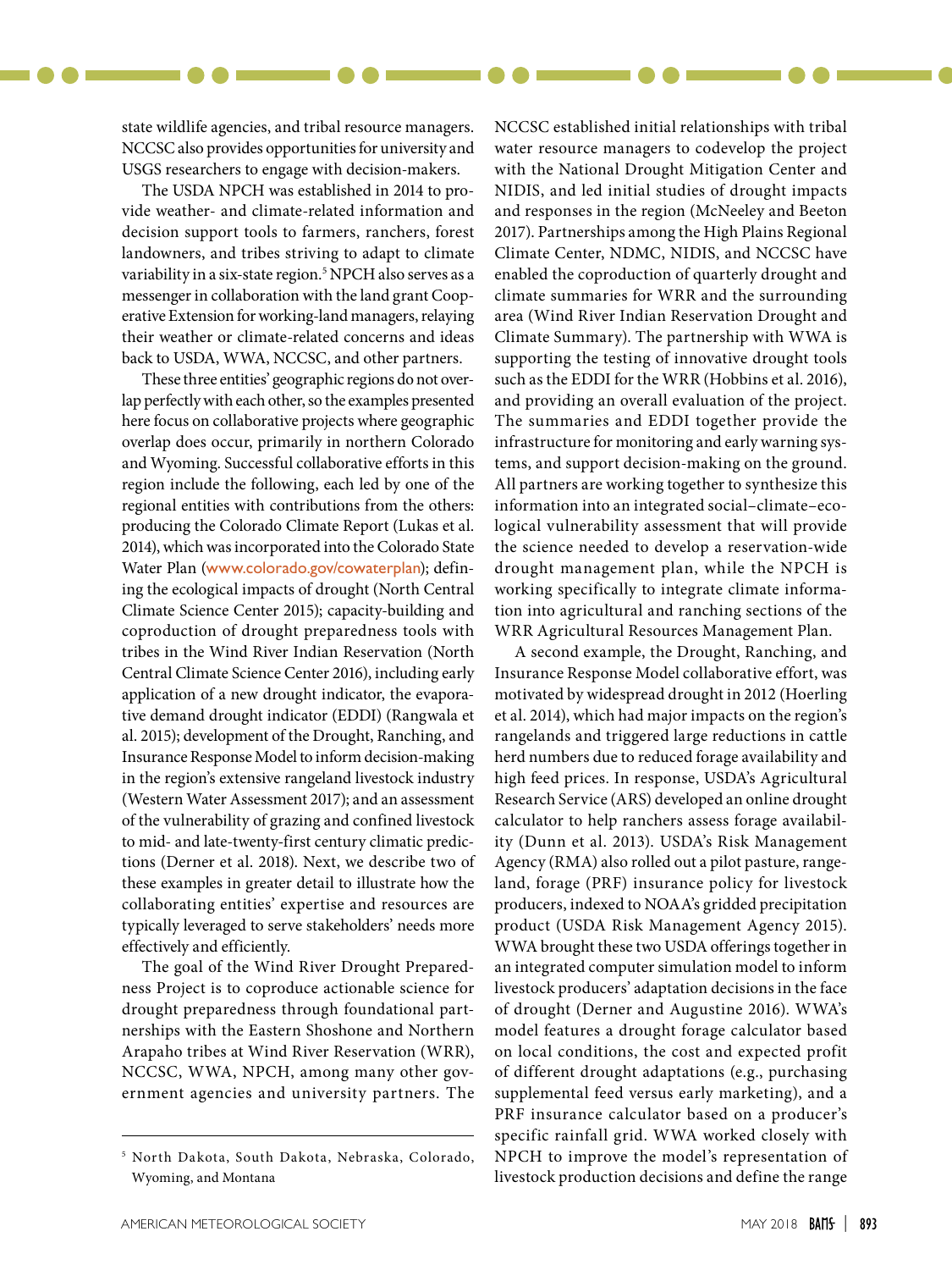#### **Table 2. Characteristics of the federally supported Regional Climate Response Collaborative in the northern plains and Rocky Mountain west.**

|                                                       | <b>Western Water</b><br><b>Assessment</b>                                                                                                                                                                                                             | <b>North Central Climate</b><br><b>Science Center</b>                                                                                                                                                                | <b>Northern Plains</b><br><b>Climate Hub</b>                                                                                                                                                                                                                                   |
|-------------------------------------------------------|-------------------------------------------------------------------------------------------------------------------------------------------------------------------------------------------------------------------------------------------------------|----------------------------------------------------------------------------------------------------------------------------------------------------------------------------------------------------------------------|--------------------------------------------------------------------------------------------------------------------------------------------------------------------------------------------------------------------------------------------------------------------------------|
| <b>Supporting agency</b><br>and program               | National Oceanic and<br>Atmospheric Administration<br>(NOAA)                                                                                                                                                                                          | Department of the Interior<br>(DOI), U.S. Geological Survey                                                                                                                                                          | U.S. Department of<br>Agriculture (USDA)                                                                                                                                                                                                                                       |
| Primary users,<br>stakeholders,<br>constituents       | Federal, municipal,<br>regional, residential; water<br>resource managers                                                                                                                                                                              | Department of the Interior,<br>state land managers, and tribal<br>environmental professionals                                                                                                                        | Agricultural and natural<br>resource managers; ranchers,<br>farmers, forest land owners                                                                                                                                                                                        |
| <b>Sectoral focus</b>                                 | Water resources, urban,<br>hazards, science policy                                                                                                                                                                                                    | Wildlife, wildland, tribal                                                                                                                                                                                           | Agriculture and forestry                                                                                                                                                                                                                                                       |
| <b>Annual direct agency</b><br>support (U.S. dollars) | \$700,000                                                                                                                                                                                                                                             | \$2,000,000                                                                                                                                                                                                          | \$475,000                                                                                                                                                                                                                                                                      |
| <b>Start year</b>                                     | 1999                                                                                                                                                                                                                                                  | 2011                                                                                                                                                                                                                 | 2014                                                                                                                                                                                                                                                                           |
| <b>Mission</b>                                        | To conduct innovative<br>research and engagement<br>aimed at effectively and<br>efficiently incorporating<br>knowledge into decision-<br>making in order to advance<br>the ability of regional and<br>national entities to manage<br>climate impacts. | To provide the best possible<br>climate science to DOI land<br>managers and provide univer-<br>sity and USGS researchers an<br>opportunity to work with an<br>engaged and proactive applied<br>management community. | To develop and deliver science-<br>based, region-specific informa-<br>tion and technologies that<br>enable agricultural and natural<br>resource managers to make<br>climate-informed decisions,<br>and to provide access to<br>assistance for implementing<br>those decisions. |
| <b>Geographic focus</b>                               | UT, WY, CO                                                                                                                                                                                                                                            | Upper Missouri River basin<br>(MT, ND, WY, NE, SD, CO, KS)                                                                                                                                                           | Northern plains<br>(ND, SD, NE, MT, WY, CO)                                                                                                                                                                                                                                    |
| <b>Temporal focus</b>                                 | Seasonal to 2100                                                                                                                                                                                                                                      | DOI and tribal management<br>planning horizons                                                                                                                                                                       | Working-lands management<br>planning horizons<br>(days to decades)                                                                                                                                                                                                             |
| <b>Research to</b><br>application mode                | Research focus informed by<br>needs of decision-makers                                                                                                                                                                                                | Research and applied                                                                                                                                                                                                 | Some applied research; greater<br>emphasis on transfer of infor-<br>mation and tools to end users                                                                                                                                                                              |
| <b>Research to</b><br>application process             | Coproduction using inter-<br>disciplinary research teams                                                                                                                                                                                              | Foundational science with<br>client requirements                                                                                                                                                                     | Direct working land managers<br>to tools and USDA programs<br>that may provide technical and<br>financial assistance to reduce<br>risk and increase resilience                                                                                                                 |
| <b>Operations and staff</b>                           | University director;<br>program manager; two<br>regional engagement experts                                                                                                                                                                           | USGS director and university<br>director; USGS staff;<br>university researchers                                                                                                                                      | USDA ARS director, fellow,<br>and liaison; university<br>coordinator; support of FS<br>and NRCS staff                                                                                                                                                                          |
| Federal-university<br>partnership                     | Single university with<br><b>NOAA/ESRL</b>                                                                                                                                                                                                            | University consortium (nine)<br>with USGS's National Climate<br>Change Wildlife Science<br>Center (NCCWSC)                                                                                                           | USDA collaborations with<br>Cooperative Extension and<br><b>Agricultural Experiment</b><br>Stations at land grant<br>universities (six)                                                                                                                                        |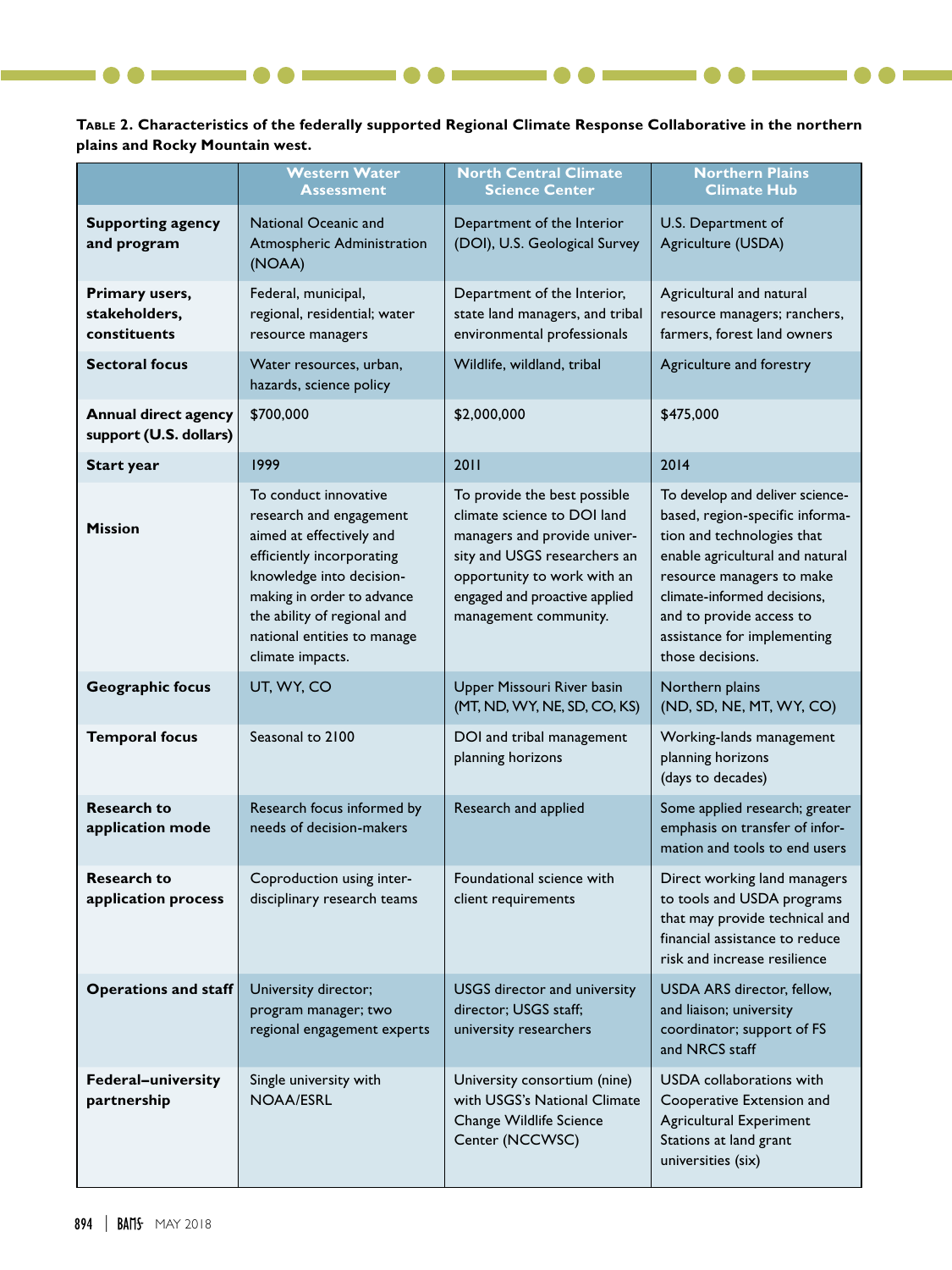|                                          | <b>Western Water</b><br><b>Assessment</b>                                                     | <b>North Central Climate</b><br><b>Science Center</b>                                                  | <b>Northern Plains</b><br><b>Climate Hub</b>                                                                                                           |
|------------------------------------------|-----------------------------------------------------------------------------------------------|--------------------------------------------------------------------------------------------------------|--------------------------------------------------------------------------------------------------------------------------------------------------------|
| <b>Funding model</b>                     | Through NOAA/OAR                                                                              | Through USGS NCCWSC                                                                                    | Through six USDA agencies                                                                                                                              |
| <b>Stakeholder</b><br>advisory committee | Eight members from<br>academia, federal agencies,<br>nonprofit sectors                        | Federal employees and<br>Tribal representative, run<br>jointly with the NPCH                           | Federal employees and<br>Tribal representative, run<br>jointly with the NCCSC                                                                          |
| Core scientific<br>strengths             | Hydrology, climate modeling,<br>paleoclimate, decision science,<br>evaluation, usable science | Ecosystems and ecological<br>modeling, remote sensing,<br>public and tribal lands,<br>decision support | Agricultural production, soil<br>and crop science, rangelands,<br>systems modeling, adaptation<br>strategies, management<br>practices, social sciences |

of drought management options available within it. NPCH has also arranged for livestock industry experts to meet with WWA to discuss, test, and improve the model. At the time of this writing, both online and downloadable versions of the model are available online from WWA, and it is being applied in a variety of user experiments to test hypotheses about the role of insurance and enhanced information in drought risk management.

**LESSONS LEARNED.** Many factors have contributed to the successful transdisciplinary efforts and outcomes of this regional climate response collaborative. We look forward to further refinements of on-going efforts to achieve efficient and effective working relationships at a regional level to build climate resilience with targeted resources.

*Lesson 1.* Collaborative success of our three regional climate entities was manifest in recognizing, appreciating, and leveraging differences and synergies across regional partners (Table 2). Collectively, the three regional climate entities embrace a shared focus to address stakeholder-driven priorities with our staff's combined skills, knowledges, and experiences in scientific, technical, and information transfer.

*Lesson 2.* Emphasizing transdisciplinary services facilitates cross-agency/department collaboration through regional nodes involving direct connections to each climate entity. Services offered, for example, through the USDA-supported NPCH or the Wind River Project benefit from their close collaboration with the NOAAsupported WWA's research on seasonal drought forecasting and decision-making. These stakeholderfocused collaborations enable interdisciplinary and multi-institutional efforts at regional scales, which propel science-based information into entirely new decision spheres. For example, NPCH has longstanding relationships with farmers and ranchers through USDA service centers, agricultural experiment stations, and cooperative extension at land grant universities and producer organizations; NCCSC has close ties with state and federal fish, wildlife, and resource managers as well as tribal communities; and WWA works hand-in-hand with water resources managers and municipalities.

*Lesson 3.* Ongoing active communications resulting from intentionally created integrated management structures fosters the building of relationships and synergistic leveraging. For example, the NCCSC and NPCH share a joint stakeholder committee; members of the WWA research team are imbedded within NCC-SC's management structure; the WWA Advisory Board includes leadership from NCCSC and NPCH; and the three entities hold twice-yearly joint meetings. Regular maintenance and nurturing of these connections between nodes, or "webs of connectivity," are essential to the practical functioning of our collaborative work and thus our success in serving the needs of stakeholders (Vogel et al. 2007, as cited in Dilling et al. 2015).

*Lesson 4.* The successful collaboration benefitted from early agreement on a set of common principles for delivering climate services at a regional scale (described further below). Common principles can also provide guidance for other regional collaboratives that may emerge in the future from other federal agencies.

**COMMON PRINCIPLES.** All three organizations share a common principle of aiming to codevelop and coproduce science with stakeholders to support climate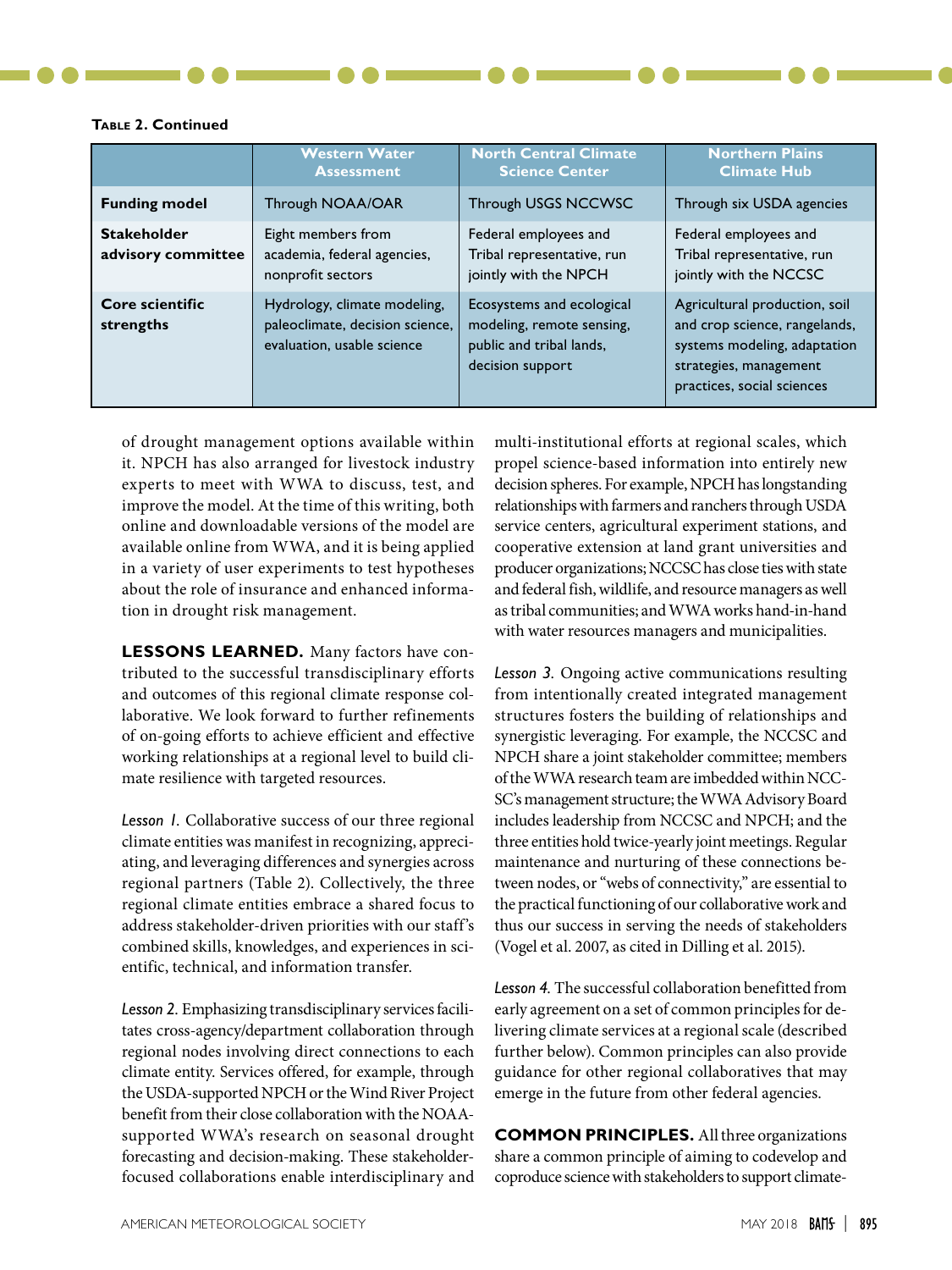smart decision-making (Lemos and Morehouse 2005). Research and outreach agendas are therefore carefully designed to optimize their relevance to stakeholderdriven priorities. Outcomes focus on an ongoing process of action and adjustment, or adaptive management, rather than prescriptive solutions, with active engagement of stakeholders throughout the entire effort.

Each entity strives to remain flexible and responsive to their primary stakeholders, and cognizant of the emerging or evolving regional challenges posed by extreme climate events. This flexibility is made possible by an adaptive management structure, where investments and divestments can be made quickly, and decisions about realignments can be made strategically within the organizations themselves. An example of this flexibility is an ad hoc webinar that our collaborative organized at the onset of the El Niño signal in 2015. Scientists from WWA presented material while the NCCSC and NPCH engaged their unique sets of stakeholders for participation. The webinar resulted in a front-page article in the *Wyoming Livestock Roundup* newspaper (a stakeholder of the NPCH; Albert 2015), and provided insights about ecological impacts, which NCCSC contributed to NOAA's Missouri River basin region El Niño Impacts and Outlook report (NOAA 2015).

Scientists within each entity also share a commitment to successful collaborations across disciplines and institutions, and a dedication to engage with stakeholders and decision-makers across sociopolitical divides. Members of the collaborative discuss scientific and organizational failures, and share lessons learned so others can avoid similar pitfalls. Communication skills are valued alongside scientific excellence. Researchers often put these communication skills to use as "climate counselors," working with stakeholders to synthesize and tailor climate science information to most effectively address questions at hand. This requires an emphasis on listening and communicating early, often, and iteratively. Perhaps most importantly, collaborative team members understand the context of climate in the scope of regional priorities and concerns because effective solutions must reflect the missions of individual entities as well as the realities of our diverse stakeholder communities (Table 2).

All three entities endeavor to foster mutual engagement, knowledge, and trust with "on-theground" stakeholders and decision-makers that require sustained commitment beyond two- or three-year research projects. This necessitates a different funding model and expectations for practical,

two-way translation of science for effective transfer of knowledge and learning, and feedback loops for iterative collaborations. This regional climate response collaborative, through diversity of scientific and support staff with long-term partners, facilitates more rapid and relevant dissemination of usable science from collaborative efforts, through the most appropriate partner for a particular project, rather than having to forge new relationships for each new decision support project.

#### **TRANSFERABILITY TO OTHER REGIONS.**

Regions differ and have unique sets of leaders, sensitivities, and decision contexts on the ground. Nonetheless, in addition to the lessons and principles discussed above, we offer some additional thoughts specifically focused on collaboration from our own experiences that may transcend regional differences and help others interested in launching regional climate response collaboratives.

First, it is important that entities place a conscious, deliberate focus on making collaboration successful for each entity as well as the larger collaborative. Collaboration across agencies requires staff time, targeted financial resources (to support meetings and projects), and prioritization among many competing demands. For example, the three centers' periodic retreats require management focus and funding, and since the three centers rotate responsibility for these meetings, all have "skin in the game" for their success.

Second, it helps to have some existing collaborations at a smaller scale upon which to build a more permanent and routine expectation of institutional collaboration. For example, individual scientists in our organizations already had experiences working together on prior research projects, which created an existing reservoir of trust and common ground upon which to build. If such projects do not yet exist in a region, focusing on one or two small, naturally arising project opportunities (e.g., collaborative pilot projects) is recommended prior to building a bigger regional collaborative.

Third, it is important to discuss and debate up front the reasons for collaborating and whether there is added value for each organization. As previously described, we had a natural division of roles and responsibilities in terms of the types of landscapes we worked in, the stakeholders we interacted with, and the expectations of each of our agencies. Nonetheless, our landscapes and stakeholders are also linked together by common elements such as climate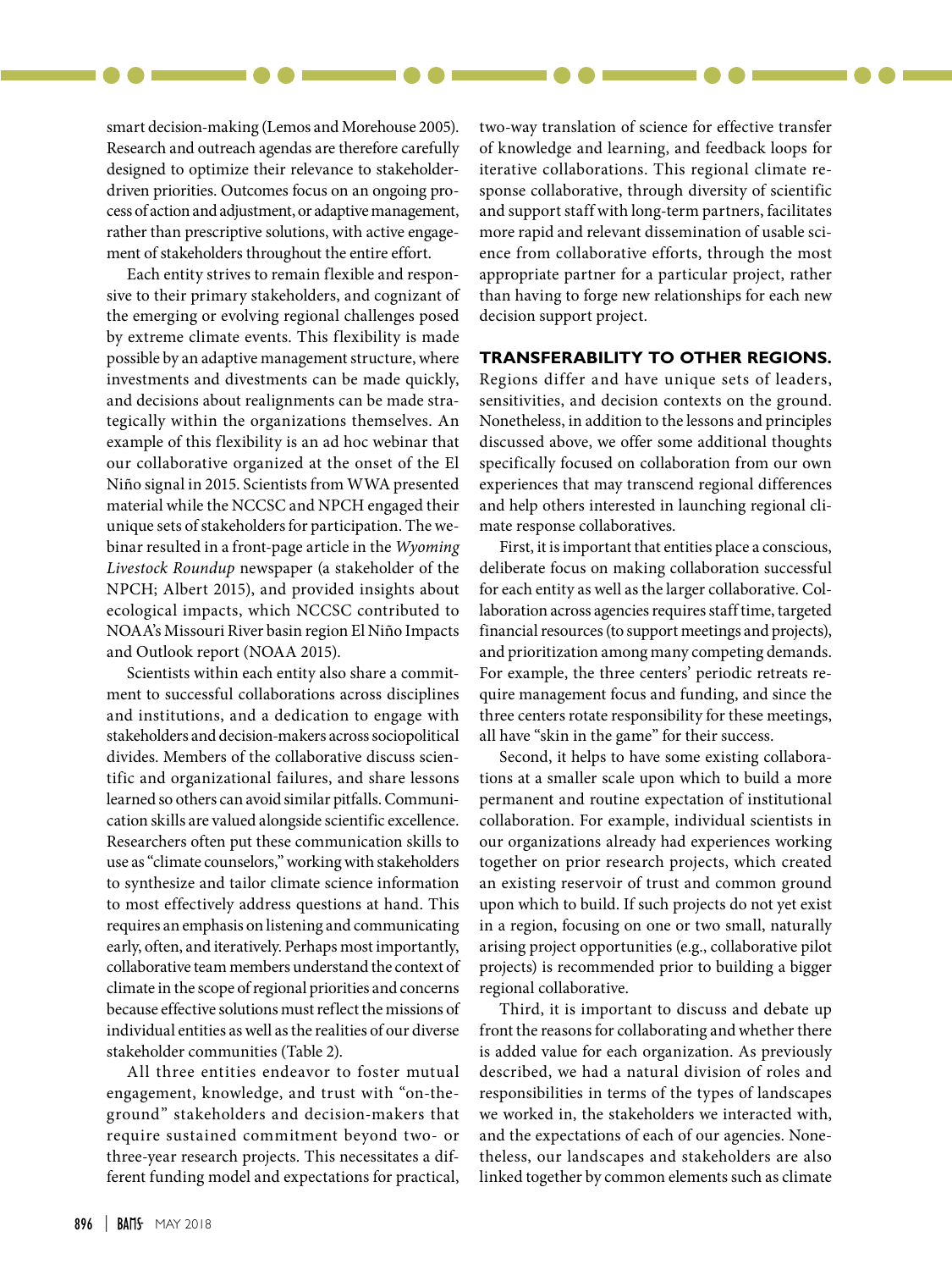information needs, the geographies of shared water resources, and intertwined socioeconomic systems (such as grazing activities that take place both on private and public lands). Discussing and determining the real value added for collaboration produces a strong foundation for underpinning commitment to the process.

## **ADDRESSING POSSIBLE BARRIERS TO**

**COLLABORATION.** Naturally, there are barriers to embarking on a regional climate response collaborative. The degree of interorganizational interactions implied here requires significant management time and attention—a scarce resource. Time demands are often cited as key barriers, and sustained management commitment to strategies like regularly scheduled meetings are needed to ensure these efforts get their due. In addition, it is important to seek out opportunities that provide a "win" for individual entities as well as for the whole—by ensuring that the collaboration activity supports existing goals that each agency must accomplish as well as the larger goal of the regional project.

Second, because the three entities are pioneering new approaches, personnel transitions have the potential to derail forward motion. All three entities will inevitably struggle with the balance between reliance upon innovative leadership and regularizing processes to institutionalize the new ways of operating. In our case, personnel transitions have already happened in all three of our organizations, but the collaborative effort remains steadfast and new projects are being coproduced, a clear sign that the collaboration has become institutionalized.

Third, like any other collaboration across disciplinary lines, language can be a barrier, such as the use of different terminology and vernacular in different sectors. For example, most ecologists are not familiar with "cow-calf operations," and many agriculture specialists do not track "evolutionary adaptive capacity." We emphasize joint retreats every six months in a casual setting that enable dialogue and presentations designed to be accessible rather than "impressive." Language barriers can be persistent, and attention needs to be focused on making sure that true understanding has taken place, which can be time consuming.

Finally, "agency turf" can derail attempts at collaboration. In the climate services landscape, however, there are many stakeholder needs in different contexts across multiple spatiotemporal scales; thus, many opportunities arise to be creative and unique in providing usable science. Our experiences are that keenly focusing on opportunities and clearly articulating differentiated missions of organizations can mitigate turf battles.

**CONCLUSIONS.** Developing new ways of connecting, leveraging, and supporting regional climate response collaboratives shows promise in building and improving regional climate resilience. It is our experience that collaboration itself is a form of adaptive capacity that enhances efficient coproduction and delivery of relevant information through existing networks of trusted relationships. Establishing and maintaining a diversity of partners ensures that redundancy is minimized and enables flexibilities in response to emerging stakeholder and societal priorities. Further experimentation with regional strategies for collaboration, coproduction, and interdisciplinary communication is needed to continue to strengthen climate resilience.

**ACKNOWLEDGMENTS.** The authors appreciate support from the DOI climate science centers, the USDA climate hubs, the Cooperative Institute for Research in Environmental Sciences, the NOAA/ESRL Physical Sciences Division, and a grant from the NOAA Regional Integrated Sciences and Assessments Program to the Western Water Assessment (NA10OAR4310214). Any use of trade, product, or firm names is for descriptive purposes only and does not imply endorsement by the U.S. government.

### **FOR FURTHER READING**

- Albert, S., 2015: El Nino impacts predicted to influence warm, dry winter in West. *Wyoming Livestock Roundup. A*ccessed 20 September 2016, [www.wylr](http://www.wylr.net/water/188-weather/5659-el-nino-impacts-predicted-to-influence-warm-dry-winter-in-west) [.net/water/188-weather/5659-el-nino-impacts](http://www.wylr.net/water/188-weather/5659-el-nino-impacts-predicted-to-influence-warm-dry-winter-in-west) [-predicted-to-influence-warm-dry-winter-in-west](http://www.wylr.net/water/188-weather/5659-el-nino-impacts-predicted-to-influence-warm-dry-winter-in-west).
- Derner, J. D., and D. J. Augustine, 2016: Adaptive management for drought on rangelands. *Rangelands,* **38,** 211–215, [https://doi.org/10.1016/j.rala.2016.05.002.](https://doi.org/10.1016/j.rala.2016.05.002)
- , and Coauthors, 2018: Vulnerability of grazing and confined livestock in the Northern Great Plains to projected mid- and late-twenty-first century climate. *Climatic Change,* **146**, 19–32, [https://doi.org/10.1007](https://doi.org/10.1007/s10584-017-2029-6) [/s10584-017-2029-6.](https://doi.org/10.1007/s10584-017-2029-6)
- Dilling, L., K. Lackstrom, B. Haywood, K. Dow, M. C. Lemos, J. Berggren, and S. Kalafatis, 2015: What stakeholder needs tell us about enabling adaptive capacity: The intersection of context and information